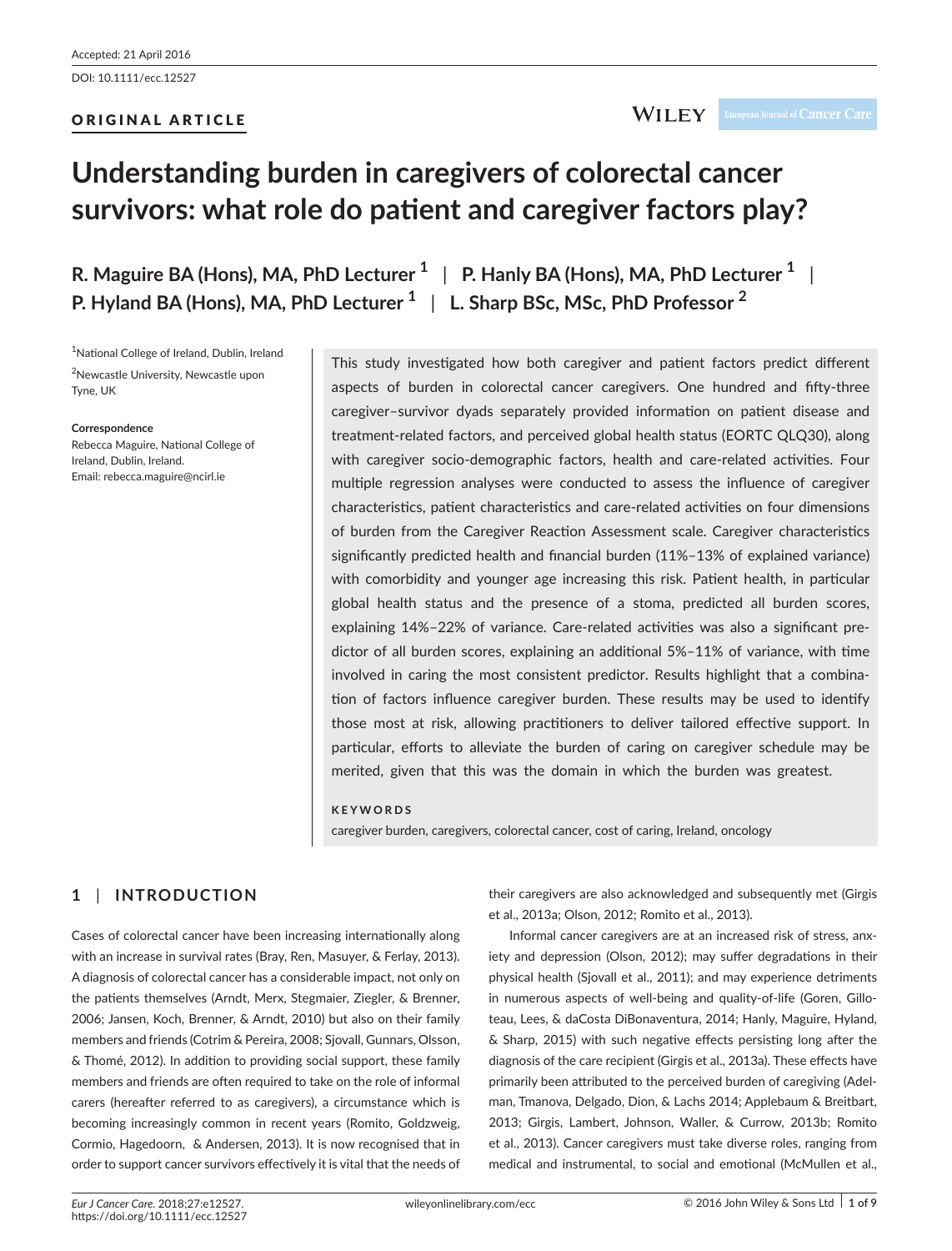2014). This can involve substantial time commitments and disruptions to schedule (Yabroff & Kim, 2009), impose a considerable financial burden (Grov, Fosså, Sørebø, & Dahl, 2006), and may be further compounded by a perceived lack of social support (Rodakowski, Skidmore, Rogers, & Schulz, 2012; Yoon, Kim, Jung, Kim, & Kim, 2014). A greater understanding of the influences on these various aspects of burden in caregivers of cancer survivors in general, and colorectal cancer survivors in particular, is merited given the considerable impact this has on both their physical and mental health (Hanly et al., 2015).

The degree to which caregiver burden is experienced depends on a number of factors which can be attributed to both caregiver and patient characteristics. Identified predictors include caregiver demographic factors such as age, gender and relationship with patient, as well as caregiver health status (Adelman et al., 2014). Patient health status is also a strong predictor, with the severity of symptoms recognised as the key determinant of caregiver burden across a variety of diseases (Brouwer et al., 2004; Forbes, While, & Mathes, 2007; Sautter et al., 2014). Given the range of adverse physical effects associated with colorectal cancer and its treatment, such as weight loss, nausea, constipation, diarrhoea, pain, dyspnoea, insomnia and fatigue (Arndt et al., 2006), and the presence of a stoma in many cases, caregiver burden may be particularly high in this group (Cotrim & Pereira, 2008; Ohlsson-Nevo, Andershed, Nilsson, & Anderzén-Carlsson, 2012).

Given the broad range of factors that potentially contribute to the multidimensional cancer caregiver burden, it is surprising that only a limited number of studies to date have evaluated the impact of both patient and caregiver characteristics on this construct (Grov et al., 2006; Utne, Miaskowski, Paul, & Rustøen, 2013) with fewer still focusing on caregivers of colorectal cancer. Further to this, caregiver burden may be exacerbated by objective care-related factors such as hours spent caring (Adelman et al., 2014; van Ryn et al., 2011) and carerelated out-of-pocket (OOP) costs (Longo, Deber, Fitch, Williams, & D'souza, 2007; van Houtven, Ramsey, Hornbrook, Atienza, & van Ryn, 2010), yet few studies have examined this aspect of care as a separate predictor of burden beyond the influence of caregiver demographics and patient health status.

Consequently, this study aimed to systematically analyse the key predictors of subjective burden of care in caregivers of colorectal cancer patients in a hierarchical fashion. By first controlling for the influence of (1) caregiver characteristics, we aimed to examine how, (2) patient characteristics (in terms of health-related quality-of-life and clinical characteristics) and (3) objective care-related factors, predict four distinct aspects of caregiver burden.

# **2** | **METHODS**

#### **2.1** | **Participants**

The sample of informal caregivers was derived from a survey of 1,326 colorectal cancer patients (ICD10 C18-20) identified from the National Cancer Registry, Ireland (NCRI) and diagnosed during October 2007–September 2009. Following ethical review and

approval from the hospital ethics boards, cancer patients were invited to complete a questionnaire. Exclusion criteria included a poor understanding of English, a history of dementia or other cognitive impairment that would prevent informed consent and being too ill to participate. Of the 495 patients that returned the questionnaire, 228 provided contact details for a family member or friend who had been helping take care of them since their diagnosis. The caregiver postal questionnaire was dispatched during August 2010–March 2011. Up to two reminders were sent to non-respondents at fortnightly intervals. A total of 153 caregivers completed the questionnaire and were included in the analysis with their corresponding patients.

#### **2.2** | **Instruments**

#### **2.2.1** | **Patient questionnaire and clinical information**

Patient characteristics were derived from the patient questionnaire and information held by the NCRI. The patient questionnaire was developed based on relevant literature (e.g. Longo et al., 2007; Yabroff, Warren, Knopf, Davis, & Brown 2005) and further informed by qualitative discussions with colorectal cancer survivors, patient support groups and health professionals involved in providing care (O'Ceilleachair et al., 2012). In addition to socio-demographic questions and time of diagnosis, patients were asked to indicate whether they had undergone surgery, chemotherapy and/or radiotherapy, and whether they currently had a stoma. Global health status was measured using the EORTC QLQ30. We chose to focus on this element of the QLQ30 rather than the functional and symptom scales given that our primary concern was how overall perceived health-related quality-of-life impacts on caregiver burden. This was based on questions measuring general health and quality-of-life. Responses for global health items ranged from 1 (very poor) to 7 (excellent) and were subsequently transformed into a score between 0 and 100 as recommended (Fayers, 2001). This QLQ30 has shown to have good reliability in other patient populations (Aaronson et al., 1993; Smith, Cocks, Taylor, & Parry, 2014). Additional clinical information on cancer site (rectal or colon) and stage of diagnosis were taken from NCRI records.

#### **2.2.2** | **Caregiver questionnaire**

The caregiver questionnaire was also developed from literature (e.g. Brouwer et al., 2004; Grov et al., 2006; Nijboer et al., 2000) and qualitative discussions with survivors and their family members (O'Ceilleachair et al., 2012). The instrument included sociodemographic questions pertaining to age, gender, marital status and whether they had children. Additional questions ascertained the caregiver's relationship with the colorectal cancer patient and the existence of any co-morbid conditions. Information was requested on any caring-related OOP costs incurred per week in the last 30 days (under the headings of medicine, household items and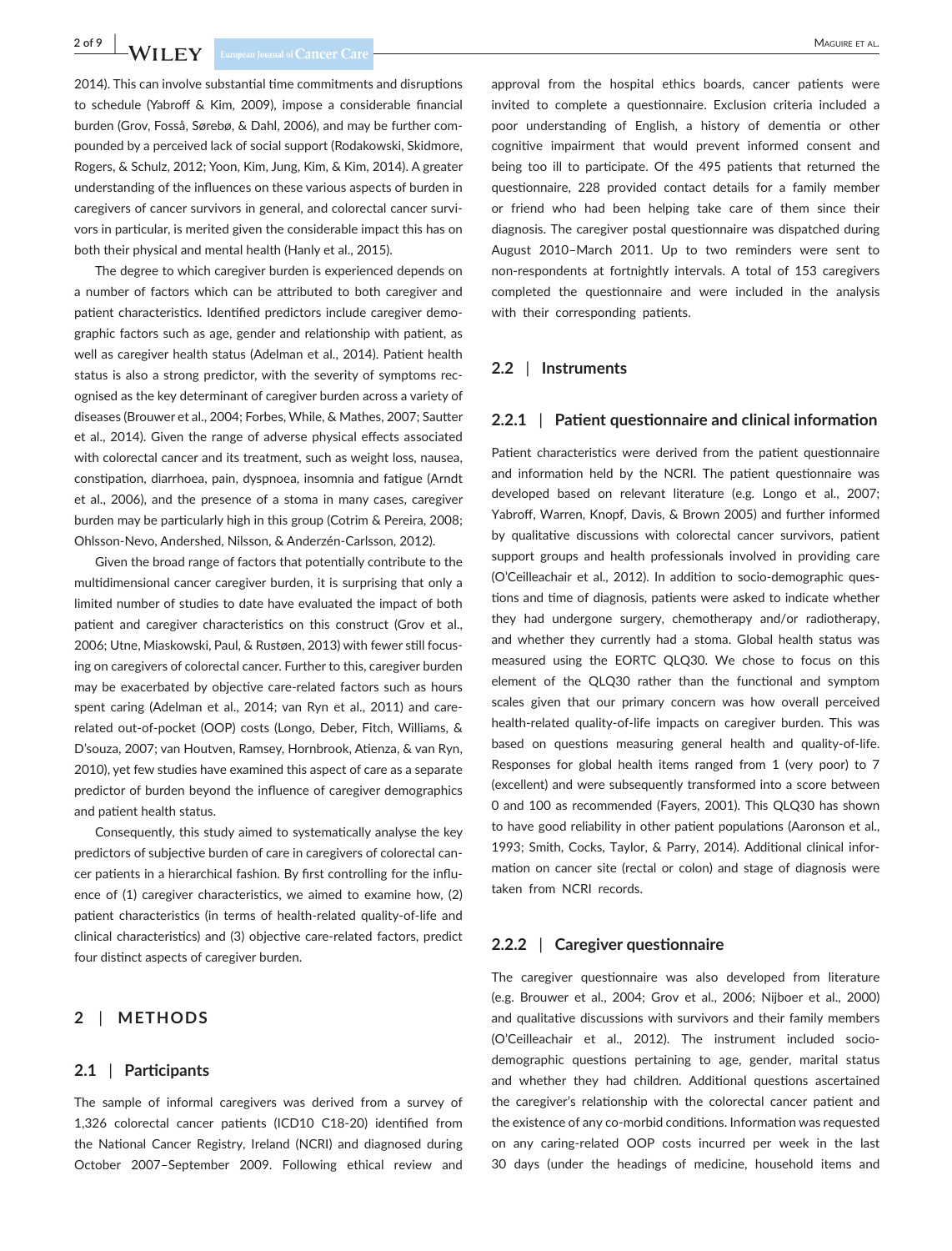

FIGURE 1 An overview of predictor and criterion variables and related blocks included in the four caregiver burden hierarchical multiple regression models

cancer-related items such as home help, private nurse and stoma expenses), and whether the participant experienced a fall, increase, or no change in income since caring for their family member/ friend. Further information was requested on time spent per week (in the last 30 days) on domestic-related caring activities categorised as housework, activities of daily living (ADL), instrumental ADL and cancer-specific care (van den Berg & Spauwen, 2006).

The caregiver reaction assessment (CRA) scale was used to measure caregiver burden (Given et al., 1992). This 24-item multidimensional instrument measures four independent dimensions of burden: (1) impact on schedule, which captures the effects of caregiving on the caregivers' daily activities, (2) impact on finances, which captures the effect of financial strain due to caregiver tasks, (3) impact on health, which measures any perceived deterioration in health from caring and (4) lack of family support, which measure caregivers' perceived lack of support in carrying out caring tasks. One positive dimension is also included in the CRA (impact on caregiver esteem), but this was not considered in this study given our focus on caregiver burden. Participants were asked to indicate their level of agreement with statements relating to their caregiving experience on a 5-point Likert scale (1 = strongly disagree, 5 = strongly agree). For the four burden subscales, a higher score represents a greater level of perceived burden. Mean scores are calculated as the average of associated item scores and range from 1.0 to 5.0. The validity and reliability in populations of cancer caregivers has been established previously (Grov et al., 2006; Park et al., 2012). In our sample, individual subscales were found to be reliable based on Cronbach's α coefficients which ranged between .708 and .838.

# **2.3** | **Statistical analysis**

Four hierarchical multiple regression models were specified and tested in Statistical Package for Social Sciences (spss) 21, one for each of the four measures of caregiver burden. Each model contained three blocks of predictor variables: (1) caregiver characteristics, (2) patient characteristics, (3) care-related factors. Figure 1 illustrates the structure of these models.

Descriptive statistics including means, medians, ranges and *SD*s were calculated. Prior to the testing of the regression models, preliminary analyses were conducted to ensure no violation of the assumptions of normality, linearity and homoscedasticity (Tabachnick & Fidell, 2013). Additionally, the correlations among the predictor variables were assessed to ensure multicollinearity was not an issue.

# **3** | **RESULTS**

In total, 153 caregivers completed the questionnaire (response rate = 68%). Table 1 presents descriptive statistics pertaining to patient characteristics, care-related factors and caregiver characteristics.

#### **3.1** | **CRA burden domain scores**

A one-way repeated measured ANOVA was conducted to compare the four burden factors. There was a large, significant difference (*p* < .001) between the four burden types: Wilks' Lambda = .37, *F*(3, 144) = 80.66, partial eta squared = .63. The most negatively affected CRA domain was impact on schedule (*M* = 3.05, *SD* = .97) which was followed by impact on finances (*M* = 2.42, *SD* = .87), impact on health (*M* = 2.34, *SD* = .73) and lack of family support (*M* = 2.00, *SD* = .79). Results of the Bonferroni post hoc analysis indicated financial burden, schedule burden and health burden were all significantly greater than family support burden. Schedule burden was greater than financial and health burden, while there was no difference between financial and health burden.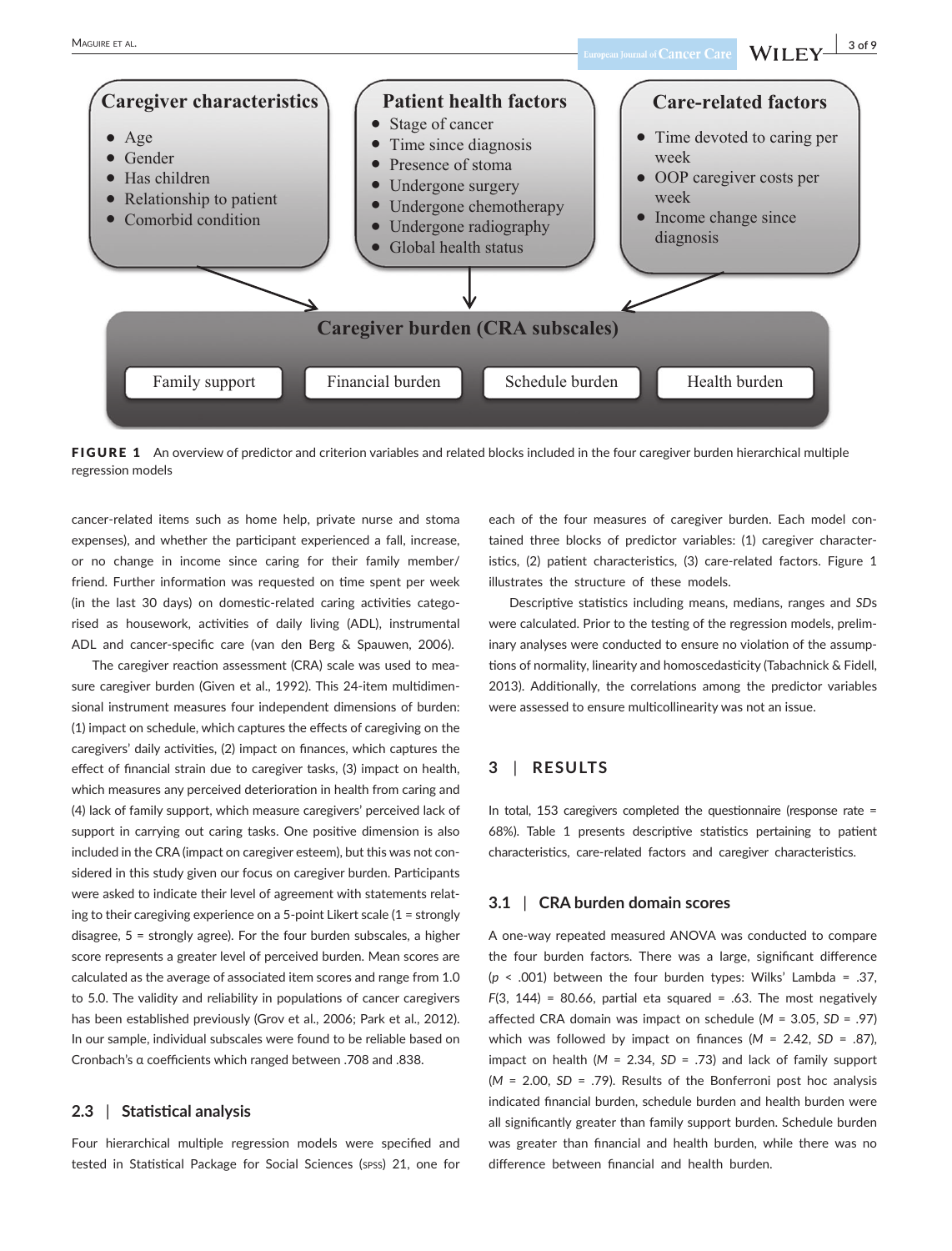| <b>TABLE 1</b> Demographic characteristics of patients and caregivers |  |
|-----------------------------------------------------------------------|--|
|-----------------------------------------------------------------------|--|

| $\mathsf{n}$                                                          | Per cent <sup>a</sup> |
|-----------------------------------------------------------------------|-----------------------|
| Caregiver characteristics                                             |                       |
| Gender                                                                |                       |
| Male<br>27<br>18.1                                                    |                       |
| Female<br>122<br>81.9                                                 |                       |
| Children                                                              |                       |
| Have children<br>123<br>82.6                                          |                       |
| Don't have children<br>26<br>17.4                                     |                       |
| Relationship with patient                                             |                       |
| 73.0<br>Spouse/cohabiting<br>108                                      |                       |
| Other<br>40<br>27.0                                                   |                       |
| Comorbid medical condition(s)                                         |                       |
| Yes<br>40<br>28.4                                                     |                       |
| 71.6<br>No<br>101                                                     |                       |
| Patient characteristics                                               |                       |
| Gender                                                                |                       |
| Male<br>102<br>72.3                                                   |                       |
| Female<br>39<br>27.7                                                  |                       |
| Stage of cancer                                                       |                       |
| 53<br>41.7<br>Stage 1 or 2                                            |                       |
| Stage 3 or 4<br>74<br>58.3                                            |                       |
| Presence of a stoma                                                   |                       |
| Currently have a stoma<br>36<br>28.6                                  |                       |
| 71.4<br>Don't have a stoma<br>90                                      |                       |
| Type of treatment undergone <sup>b</sup>                              |                       |
| Cancer-directed surgery<br>125<br>88.0                                |                       |
| 43<br>30.3<br>Chemotherapy                                            |                       |
| 27<br>19.0<br>Radiotherapy                                            |                       |
| Time since diagnosis (years)                                          |                       |
| ~1<br>51<br>35.2                                                      |                       |
| $1 - 2$<br>71<br>49.0                                                 |                       |
| More than 2<br>23<br>15.9                                             |                       |
| Global health status (possible range:<br>67.20<br>$0 - 100$<br>(mean) | 21.76 (SD)            |
| Care-related factors                                                  |                       |
| Out-of-pocket costs (per week in last 30 days)                        |                       |
| 68<br>48.2<br>None                                                    |                       |
| 25.5<br>€1-€43.50<br>36                                               |                       |
| 26.2<br>€44+<br>37                                                    |                       |
| Weekly time costs of caring                                           |                       |
| No extra time<br>43<br>32.1                                           |                       |
| 44<br>$1 - 24h$<br>32.8                                               |                       |
| 47<br>$25 + h$<br>35.1                                                |                       |
| Income change                                                         |                       |
| No change/increase in income<br>93<br>66.0                            |                       |
| Income decrease<br>48<br>34.0                                         |                       |

<sup>a</sup>These figures refer to the percentage of the sample who answered the question.

bNot mutually exclusive; patient may have had one of more of these treatments.

#### **3.2** | **Regression model of schedule burden**

Table 2 summarises the results of the four regression models. Caregiver characteristics (Block 1) explained 6.9% of variance in levels of schedule burden which was not a statistically significant contribution (*p* = .18). Patient characteristics were entered in Block 2 and explained an additional 14.4% of variance (*p* = .02); while care-related activities (Block 3) contributed an additional 12.4% of variance of schedule burden ( $p = .001$ ) in addition to both caregiver and patient factors. The model as a whole was significant (*p* = .001) and explained a total of 33.8% of variance. Three independent variables made a significant contribution to the model: time costs (β = .35, *p* = .001), global health score (β = −.20, *p* = .039) and presence of a stoma (β = .19, *p* = .040).

#### **3.3** | **Regression model of financial burden**

Caregiver characteristics were statistically significant predictors of financial burden (*p* = .011) explaining 13.1% of variance. Patient characteristics explained an additional 18.4% of variance (*p* = .001), and the care-related factors explained a further significant 5.4% of financial burden ( $p = .051$ ). The model as a whole was significant (*p* < .001) and explained a total of 36.8% of variance. Three independent variables made a significant contribution: patient global health status (β = −.32, *p* = .001), caregiver age (β = −.26, *p* = .008) and OOP costs (β = .22, *p* = .033)

#### **3.4** | **Regression model of health burden**

Caregiver characteristics explained 10.9% of variance in health burden (*p* = .031) in block 1 of the model. Patient characteristics explained an additional 12.4% of variance  $(p = .035)$  in block 2, and carerelated activities explained an additional 8.9% of variance which was also significant ( $p = .008$ ). The model as a whole was significant (*p* = .001) and explained a total of 32.2% of variance. Four independent variables made a significant contribution predicting health burden: time costs (β = .30, p = .006), a comorbid condition for the caregiver (β = .27, *p* = .004), the caregiver having children (β = .23, *p* = .019) and patient global health status (β = −.22, *p* = .025).

#### **3.5** | **Regression model of family support burden**

Caregiver characteristics explained 8.3% of variance in family support burden which was not statistically significant (*p* = .101). Patient characteristics explained an additional 15.6% of variance (*p* = .009) in block 2, while care-related activities explained a further 6.4% of variance  $(p = .038)$ . The model as a whole was significant (*p* = .001) and explained a total of 30.3% of variance. Four independent variables made a significant contribution to explaining family support burden: time costs involved in caring  $(\beta = .28, )$  *= .011), the patient having undergone chemotherapy (β = .25, p* = .015), patient currently had a stoma (β = .23, *p* = .015) and not being a spouse of the patient (β =  $-.18$ , *p* = .046).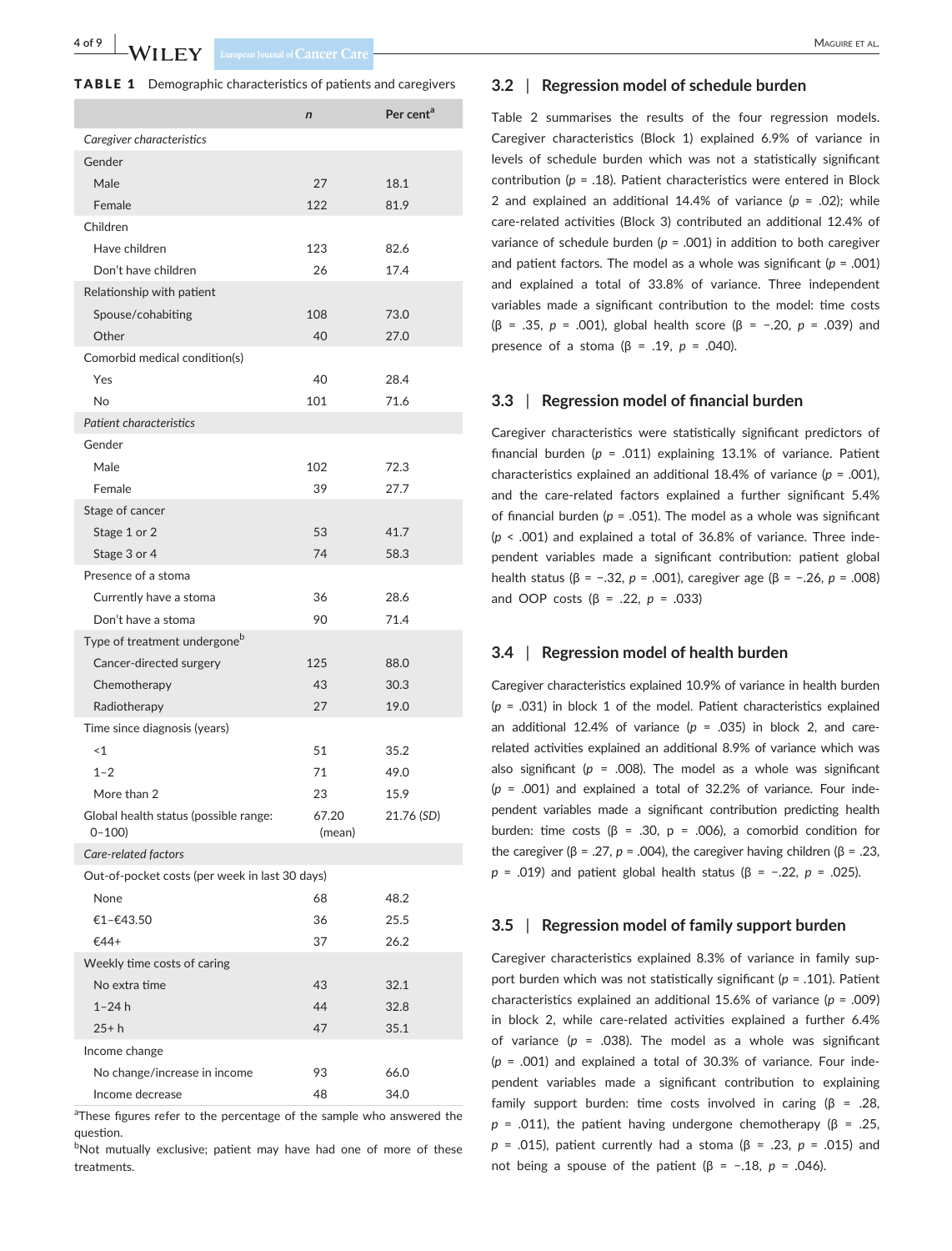#### TABLE 2 Hierarchical regression analyses for variables predicting all caregiver burden outcomes

| <b>Schedule</b>                         |                    |           |          | <b>Financial</b>   |                 |                 | <b>Health</b>      |                    |               | <b>Family support</b> |           |         |
|-----------------------------------------|--------------------|-----------|----------|--------------------|-----------------|-----------------|--------------------|--------------------|---------------|-----------------------|-----------|---------|
| <b>Variables</b>                        | B                  | <b>SE</b> | β        | B                  | <b>SE</b>       | β               | B                  | <b>SE</b>          | β             | B                     | <b>SE</b> | β       |
| Block 1: Caregiver characteristics      |                    |           |          |                    |                 |                 |                    |                    |               |                       |           |         |
| Age                                     | $-.01$             | .01       | $-.14$   | $-.02$             | .01             | $-.26***$       | .00                | .01                | $-.04$        | $-.01$                | .01       | $-.12$  |
| Gender                                  | $-.13$             | .22       | $-.05$   | .05                | .19             | .02             | .16                | .17                | .08           | $-.14$                | .18       | $-.07$  |
| Children                                | .31                | .24       | .12      | .21                | .21             | .09             | .44                | .18                | $.23*$        | .29                   | .20       | .14     |
| Relationship                            | $-.17$             | .19       | $-.08$   | $-.05$             | .17             | $-.02$          | $-.07$             | .15                | $-.05$        | $-.32$                | .16       | $-.18*$ |
| Comorbidity                             | .37                | .19       | .17      | .22                | .17             | .11             | .43                | .15                | $.27***$      | $-.05$                | .16       | $-.03$  |
| $R^2$ Change                            | $.07(p=.18)$       |           |          | .13 ( $p = .011$ ) |                 |                 | .11 ( $p = .031$ ) |                    | $.08(p=.101)$ |                       |           |         |
| <b>Block 2: Patient characteristics</b> |                    |           |          |                    |                 |                 |                    |                    |               |                       |           |         |
| Time since<br>diagnosis                 | .00                | .00       | $-.09$   | .00                | .00             | .03             | .00                | .00                | $-.04$        | .00                   | .00       | $-.08$  |
| Cancer stage                            | .11                | .18       | .06      | $-.26$             | .16             | $-.15$          | .03                | .14                | .02           | $-.22$                | .15       | $-.14$  |
| Stoma                                   | .41                | .20       | $.19*$   | .25                | .17             | .13             | .22                | .15                | .13           | .41                   | .17       | $.23*$  |
| Surgery                                 | $-.12$             | .26       | $-.04$   | $-.11$             | .23             | $-.04$          | .02                | .20                | .01           | .00                   | .22       | .00     |
| Chemotherapy                            | $-.02$             | .21       | $-.01$   | $-.04$             | .18             | $-.02$          | .15                | .16                | .10           | .43                   | .18       | $.25*$  |
| Radiotherapy                            | .05                | .24       | .02      | $-.14$             | .21             | $-.06$          | $-.08$             | .18                | $-.04$        | $-.32$                | .20       | $-.16$  |
| <b>Global Health Score</b>              | $-.01$             | .00       | $-.20*$  | $-.01$             | .00             | $-.32***$       | $-.01$             | .00                | $-.22*$       | $-.01$                | .00       | $-.15$  |
| $R^2$ Change                            | .14 ( $p = .02$ )  |           |          | $.18(p = .001)$    |                 | $.12(p = .035)$ |                    | .16 ( $p = .009$ ) |               |                       |           |         |
| Block 3: Care-related factors           |                    |           |          |                    |                 |                 |                    |                    |               |                       |           |         |
| Time costs                              | .41                | .12       | $.35***$ | $-.07$             | .11             | $-.07$          | .26                | .09                | $.30**$       | .27                   | .10       | $.28**$ |
| OOP costs                               | .07                | .18       | .06      | .22                | .10             | $.22*$          | .04                | .09                | .05           | $-.09$                | .10       | $-.09$  |
| Income change                           | .04                | .20       | .02      | .27                | .17             | .15             | .04                | .15                | .02           | .18                   | .16       | .11     |
| $R^2$ change                            | .12 ( $p = .001$ ) |           |          | $.05(p=.051)$      |                 | $.09(p = .008)$ |                    | $.06(p=.038)$      |               |                       |           |         |
| $R^2$                                   | $.34(p = .001)$    |           |          |                    | $.37(p = .001)$ |                 | .32 ( $p = .001$ ) |                    |               | $.30(p = .001)$       |           |         |

Statistical significance: \**p* < .05; \*\**p* < .01; \*\*\**p <* .001.

#### **4** | **DISCUSSION**

This study quantified the subjective burden of caring for colorectal cancer patients. By examining how different aspects of burden are influenced separately by caregiver characteristics, patient characteristics and care-related activities, our findings provide a broad picture of colorectal cancer caregiver burden predictors that encompass different elements of the caregiving experience and contribute to growing literature in this area. By systematically analysing these predictors, we can provide a clearer picture of those caregivers most at risk of experiencing burden.

#### **4.1** | **Sources of burden**

Consistent with existing research (Adelman et al., 2014; Girgis et al., 2013b) we observed that caring for colorectal cancer patients was associated with perceived burden across a number of domains. Caregivers reported the greatest impact of care on their schedules which highlights the considerable disruption that caring for colorectal cancer patients can cause to daily life. This reflects findings from previous studies on colorectal (Nijboer et al., 2000; Shieh, Tung, & Liang, 2012), oral (Chen et al., 2009) and palliative cancer patients (Grov et al., 2006; Park et al., 2012; Utne et al., 2013), yet contradicts other research within colorectal cancer, where health burden (Shieh et al., 2012) and lack of family support (Nijboer et al., 2000) emerged as more onerous sources of burden. These divergent findings may be explained by the differing attitudes, norms, practices and expectations prevalent in a given population which may affect the magnitude of perceived burden between settings. The fact that schedule burden was the most negatively affected domain in our sample suggests that Irish caregivers in particular could benefit from greater support in this respect.

An interesting observation was that financial burden was ranked as highly as health burden suggesting that colorectal caregivers in Ireland may be put under considerable financial strain. Financial burden has been documented within other populations such as palliative cancer (Grov et al., 2006) and oral cancer caregivers (Chen et al., 2009), but is also likely to depend on economic factors such as the nature of social insurance provided or private health insurance held. Ireland has a mixed public-private health care system. All citizens are entitled to treatment within the public system making—at the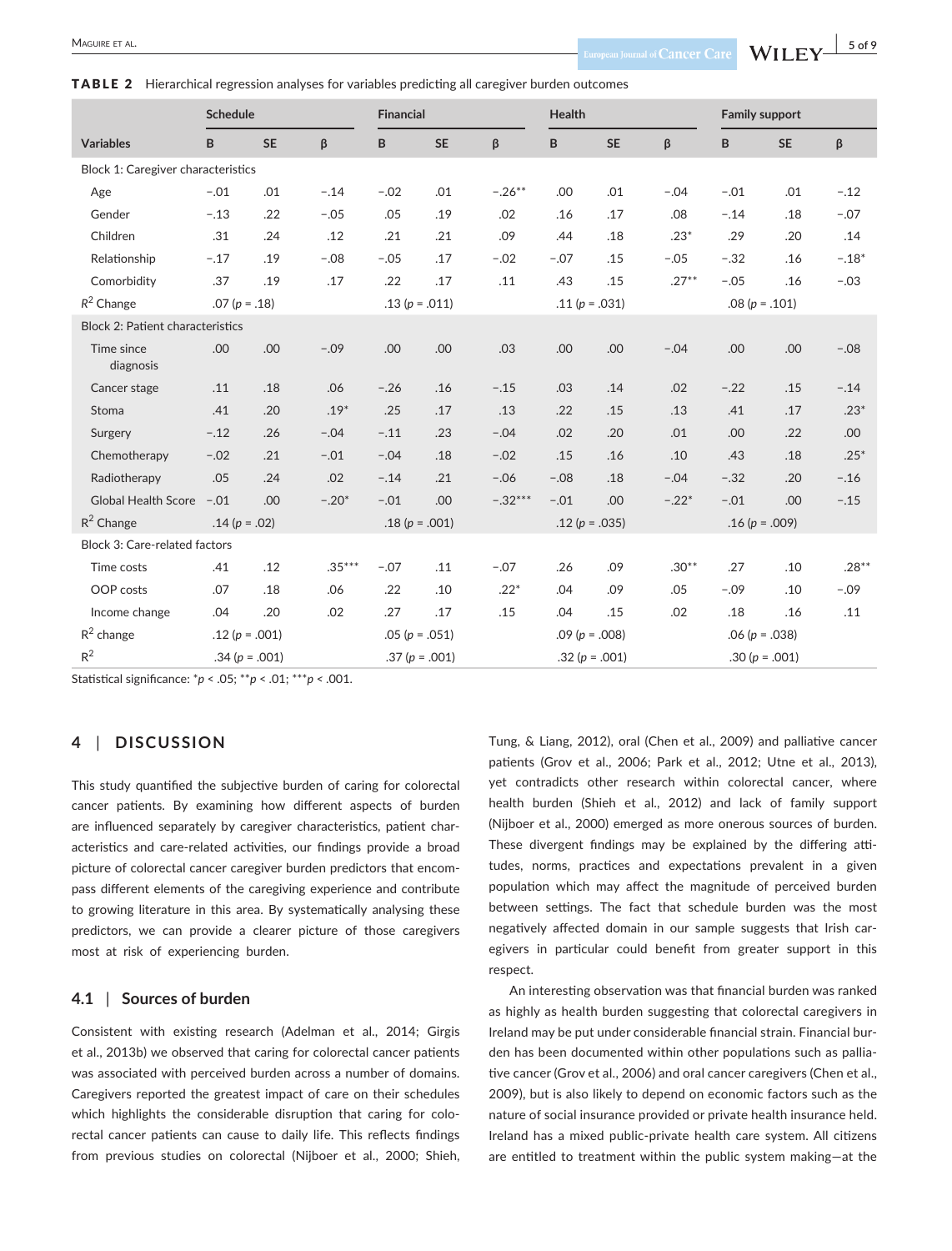# **6 of 9** MAGUIRE ET AL.

most—modest co-payments for access to services. In addition, a sizable proportion also hold private health insurance (52% within our sample), while a notable proportion of low-income individuals, and those aged over 70, are entitled to a medical card which provide free-at-the-point-of-access General Practitioner consultations and public hospital in-patient care and subsidised prescription medications. Previous evidence has shown that Irish cancer patients and caregivers experience a range of costs for cancer-related medical care, in addition to incurring costs for prescription medicines, overthe counter items and dietary supplements (Hanly et al., 2013; Sharp & Timmons, 2010) and our findings here are compatible with these. Also, a sizable proportion of caregivers take time off work following diagnosis which may not be compensated for monetarily as Carer Allowance is only available to those living with, or providing full-time care, to the care recipient; this may serve to increase the financial burden associated with caregiving and help explain our findings.

The relatively low burden indicated for family support in our sample suggests that most colorectal cancer caregivers in Ireland feel they are adequately supported by family members. This reflects the perceived high level of family cohesion in Ireland and complements the reported support received from family members of patients themselves (O'Ceilleachair et al., 2012). This is a positive finding given that the majority of caregivers in our sample reported that they were the sole caregivers for the care recipient. Nevertheless, the extent of this perceived burden as well as that experienced in the other burden domains differed according to a number of individual predictors, which are elaborated on further below.

# **4.2** | **Caregiver characteristics as predictors of burden**

Caregiver characteristics were the weakest block of predictors of burden overall, yet this varied considerably across the different domains. While having no effect on family support and schedule burden, these characteristics were shown to significantly predict health and financial burden, explaining 11% and 13% of explained variance respectively. In particular, the presence of a caregiver comorbid condition was shown to exacerbate health burden, a finding supported by previous research (e.g. Rinaldi et al., 2005). This highlights the additional strain that caring can place on physical well-being for those who already have health complications. Furthermore, we found that caregivers who had children were more likely to report increased health burden suggesting that this group is particularly vulnerable. Conversely, regarding financial burden, we observed that younger caregivers were at an increased risk of strain which is consistent with findings from other populations (Girgis et al., 2013a; Kent et al., 2013; Schneider, Murray, Banerjee, & Mann, 1999). Also, while caregiver characteristics did not explain family support burden collectively, it should be noted that spousal caregivers were less likely to report a lack of family support suggesting that other family members or friends may suffer more in this respect and

could benefit from additional support. Taken together, these findings suggest that specific groups of caregivers of colorectal cancer patients may be identified as having a greater risk of experiencing burden in isolated domains. An appreciation of these risk factors could help anticipate individual caregivers' needs for support at an earlier stage post patient diagnosis.

#### **4.3** | **Patient characteristics as predictors of burden**

The general consensus in the literature is that, across a variety of diseases, patient health is a key driver of the perceived burden of care (Brouwer et al., 2004; Forbes et al., 2007; Kim, Spillers, & Hall, 2012). Consistent with these findings, the most influential predictor block for all of the caregiver burden domains was patient characteristics, contributing between 14% and 22% of variance in the four models. Within this, the patient's own perception of their general health (i.e. global health status) emerged as a significant predictor for all but one aspect of caregiver burden (family support). This suggests that it is patient health-related quality-of-life, rather than more objective disease-related factors, such as stage of cancer (which was not found to be significant in any of the four models), that may dictate the burden of care. It follows that interventions designed to improve patient health-related qualityof-life (Osborn, Demoncada, & Feuerstein, 2006) may have a key role to play in minimising caregiver burden.

Complementing previous literature which highlighted the negative effect of having a stoma on patients and their caregivers (Jansen et al., 2010; Neuman et al., 2011), the presence of a stoma was also associated with greater schedule burden and lower perceived family support in our sample. Within colorectal cancer patients, coping with a stoma can have numerous detrimental effects such as sleep disruption and difficulty handling daily and social activities (Neuman et al., 2011). Stoma care requires significant time, stamina and commitment from caregivers (Cotrim & Pereira, 2008; McMullen et al., 2014), thus adding to the disruption caused to caregivers' schedules, over and above their other care tasks. The need for additional support from the family or the healthcare system (perhaps in the form of community nurses) for caregivers of patients with stomas, and those who have received chemotherapy (which emerged as a significant predictor of impact on family support), is also highlighted in our study. Given its invasive nature, chemotherapy can lead to numerous adverse effects and considerable distress among patients (Pettersson, Berterö, Unosson, & Börjeson, 2014) which can in turn increase burden among caregivers. While our sample generally reported good levels of family support, these findings highlight that those caring for both stoma and chemotherapy patients would further benefit from additional support in carrying out this care.

#### **4.4** | **Care-related activities as predictors of burden**

Although patient characteristics accounted for the largest proportion of variance in all caregiver burden models, even after controlling for these and caregiver characteristics, care-related activities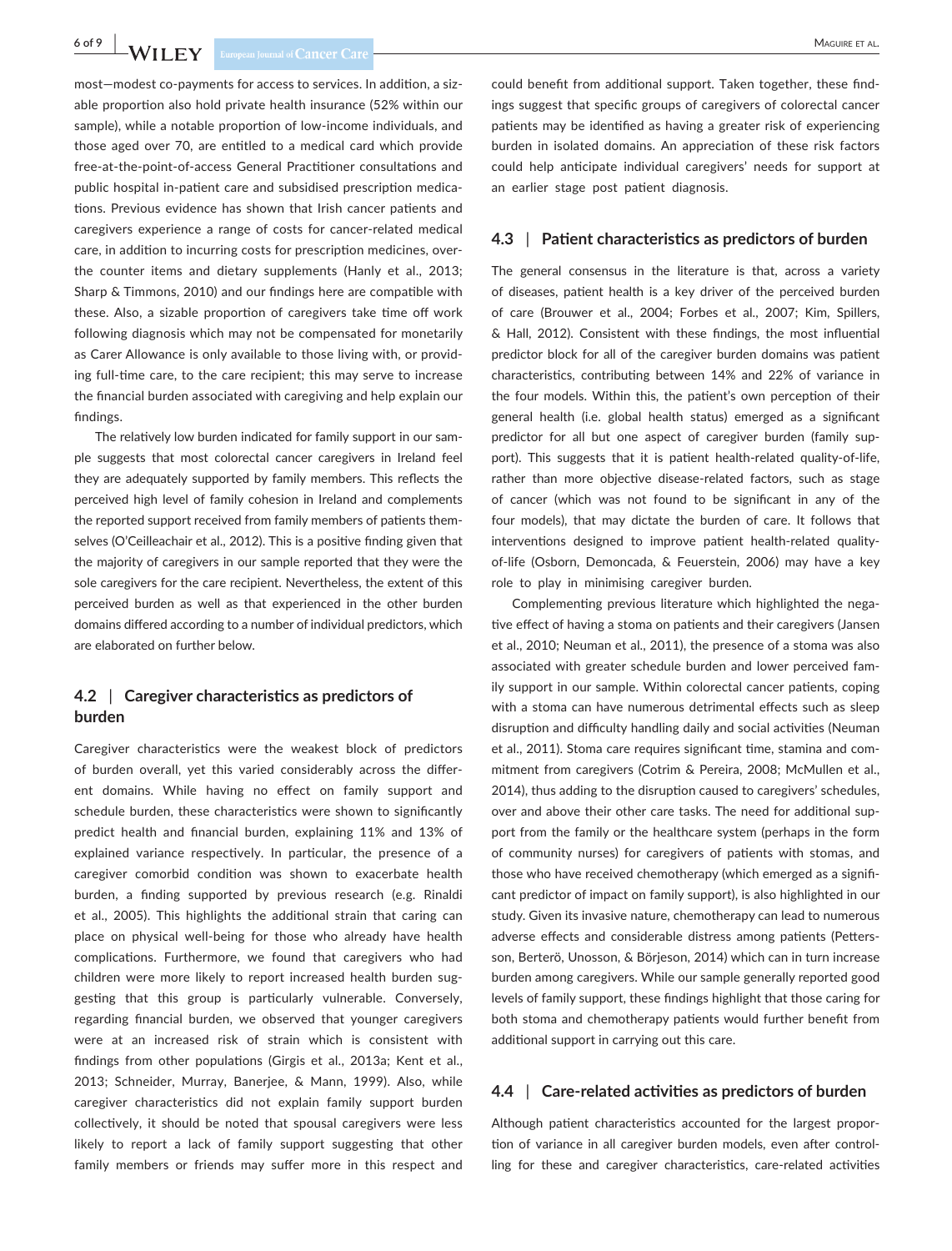explained a further significant 5%–12% of the variance. In particular, the time involved in caring emerged as an individual predictor for health, schedule and family support burden which emphasises the role of objective caring factors in predicting perceived burden. In our study, a third of caregivers spent over 25 hr per week undertaking a range of domestic-based care tasks, despite care being undertaken on average 2½ years post patient diagnosis. In particular, over 2 hr per week were dedicated to personal care activities such as helping the care recipient dress and undress and help in managing pain, administering medicine and changing stoma bags, which may require considerable skill. The range and magnitude of the time dedicated to caring is consistent with previous research in colorectal and lung cancer survivors (van Houtven et al., 2010; van Ryn et al., 2011). While caregiver burden may dissipate somewhat over time (Nijboer et al., 2000) our study revealed that considerable disruption remained, even 2–3 years post diagnosis. This highlights the persistent nature of caregiver tasks and the potential of these to require ongoing changes to a caregiver's routine. Findings also suggest that the time involved in these activities can potentially impact on more than simply caregiver schedule, but also caregiver health. Following from this, interventions targeted at helping caregivers manage their time may be a potential means of mitigating burden. This could, for example, be facilitated through shared care models, in which health professionals in the community (e.g. community nurses) assist in providing certain aspects of care. Our findings suggest that even a small amount of assistance in this respect may help notably reduce caregiver burden.

Beyond the time costs associated with care, another pertinent factor is the financial cost of care. Fifty-two per cent of caregivers in our study incurred some OOP costs in the 30 days prior to questionnaire completion and this factor was found to be a significant predictor of financial burden. Caregiver finances can be affected in a number of ways including excessive OOP costs accumulating over time or a decrease in income due to enforced work absences which may be unpaid. These economic effects are substantial for some cohorts of caregivers, even in countries with a public health service and developed social welfare systems as in Ireland where depression risk was raised threefold in breast, prostate and lung cancer patients reporting increased cancer-related financial stress (Sharp, Carsin, & Timmons, 2013). Our findings illustrate a need to recognise these costs as separate to the health needs of patients themselves.

#### **4.5** | **Strengths and limitations**

This study systematically investigated the role that a variety of patient and caregiver factors had in predicting different aspects of caregiver burden. By separately considering these factors we have provided insight into the diverse and multidimensional nature of the burden of care in an under-researched cancer. However, we acknowledge that the study contains a number of limitations. Given that research suggests burden may change with the

MAGUIRE ET AL. **1998** TOWER ET AL.

trajectory of the illness (Girgis et al., 2013a; Kim et al., 2012) we cannot infer from our cross-sectional design whether a different pattern of results would have emerged had we tracked patients and caregivers over time. Furthermore, our sample of caregivers were nominated by patients themselves and some patients indicated that they had a caregiver but declined to provide contact details. It is possible, therefore, that our sample may not be representative of all those caring for colorectal cancer patients in Ireland. In addition, seventy of the nominated caregivers did not respond to the survey. However, of these, the distributions of caregiver gender and relationship with the patient did not differ significantly between responders and non-responders. While the limited size does not preclude the results being generalisable, larger population-based studies would also be warranted.

The caregiver survey took place approximately 1–2 years after the patient survey when patient health may have changed. While this is a limitation of the study design, the fact that patient healthrelated quality-of-life was a strong predictor of burden even after this elapsed time period is in itself an interesting finding. This suggests that individual differences in patient perceived health-related quality-of-life may persist over time and continue to impact on many aspects of caregiver burden. It is likely that had there been a shorter interval between caregiver and patient questionnaire completion, the predictive value of patient health on burden may have been even stronger.

Like any study, we could not consider all possible predictors so further research could be undertaken to broaden the scope of factors considered. In particular, future research could further explore the role that specific patient symptoms, side effects and functional limitations (many of which predict health-related quality-of-life) may play in influencing burden. More detailed analysis to investigate how specific aspects of financial and time costs predict this burden would also be of value.

# **5 | CONCLUSION**

As the cancer care model transitions from inpatient-led to outpatientled care, understanding and addressing the needs of informal caregivers will become increasingly important. The extent to which caregivers feel burdened by caring is determined by many distinct and diverse factors. In this study, patient health-related factors were the most influential in determining caregiver burden; however, care-related factors also emerged as significant contributors for all burden domains. Caregiver characteristics were less important, with the exception of predicting caregiver health and financial burden. By revealing groups potentially vulnerable to a higher burden, these findings may potentially assist in the development of a "screening tool" so that those most at risk of high burden may be identified. This may then pave the way for the development of focused interventions to better support colorectal cancer caregivers who are at greatest risk and hence reduce their perceived burden.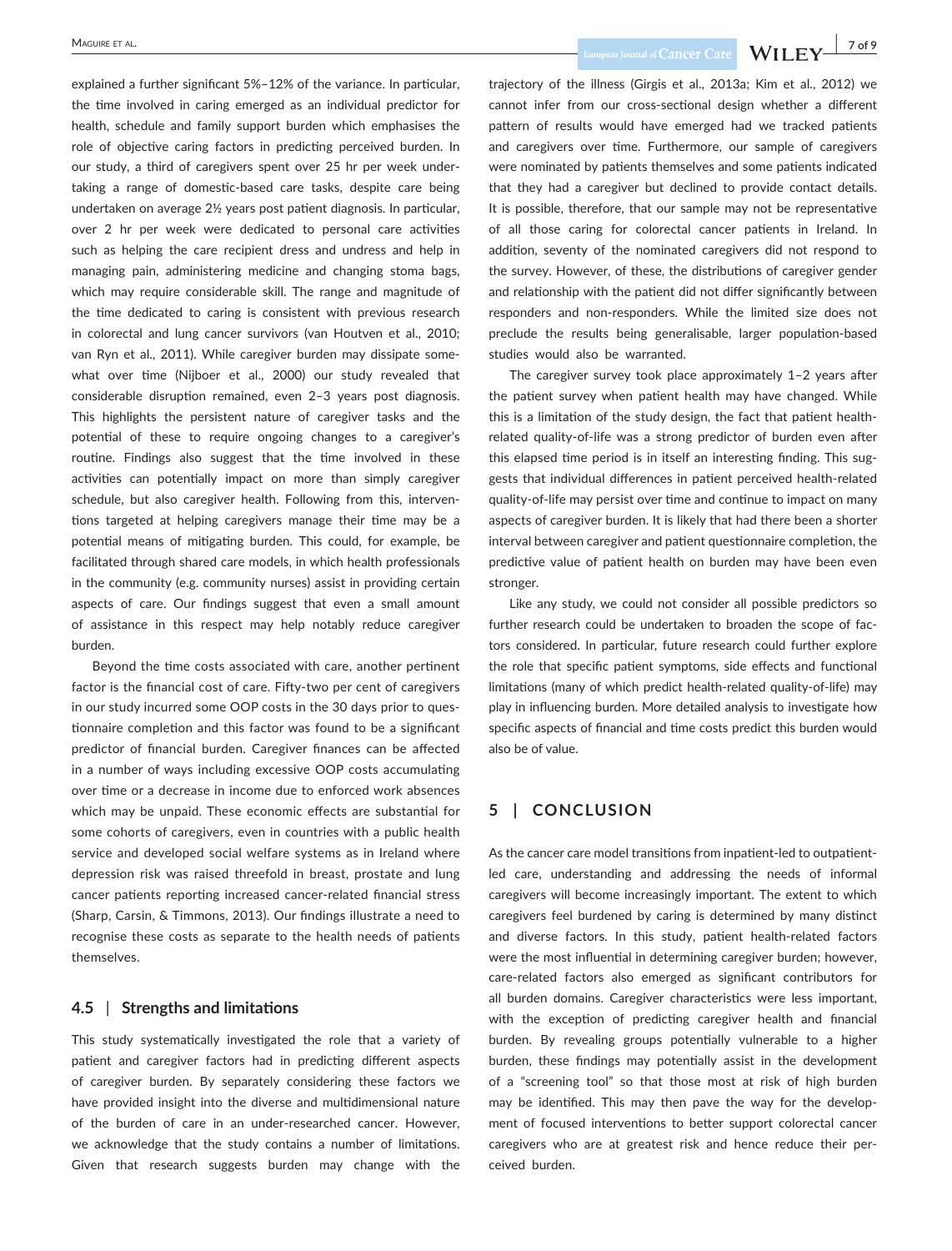#### **ACKNOWLEDGEMENTS**

Data collection for this study was funded by the Health Research Board (SA/2004/1). We are grateful to the caregiver and colorectal cancer survivors who took part in the surveys, the clinicians and nurses who supported and facilitated the fieldwork, and Alan O'Ceilleachair who undertook the patient survey and identified the caregivers. We also thank the clerical support team at the National Cancer Registry who aided with survey administration and data input.

#### **REFERENCES**

- Aaronson, N. K., Ahmedzai, S., Bergman, B., Bullinger, M., Cull, A., Duez, N. J., … & Kaasa, S. (1993). The European organization for research and treatment of cancer QLQ-C30: A quality-of-life instrument for use in international clinical trials in oncology. *Journal of the National Cancer Institute*, *85*, 365–376.
- Adelman, R. D., Tmanova, L. L., Delgado, D., Dion, S., & Lachs, M. S. (2014). Caregiver burden: A clinical review. *JAMA*, *311*, 1052–1060.
- Applebaum, A. J., & Breitbart, W. (2013). Care for the cancer caregiver: A systematic review. *Palliative and Supportive Care*, *11*, 231–252.
- Arndt, V., Merx, H., Stegmaier, C., Ziegler, H., & Brenner, H. (2006). Restrictions in quality of life in colorectal cancer patients over three years after diagnosis: A population based study. *European Journal of Cancer*, *42*, 1848–1857.
- Bray, F., Ren, J. S., Masuyer, E., & Ferlay, J. (2013). Global estimates of cancer prevalence for 27 sites in the adult population in 2008. *International Journal of Cancer*, *132*, 1133–1145.
- Brouwer, W. B., Van Exel, N., van de Berg, B., Dinant, H. J., Koopmanschap, M. A., & van den Bos, G. A. (2004). Burden of caregiving: Evidence of objective burden, subjective burden, and quality of life impacts on informal caregivers of patients with rheumatoid arthritis. *Arthritis and Rheumatism*, *51*, 570–577.
- O'Ceilleachair, A., Costello, L., Finn, C., Timmons, A., Fitzpatrick, P., Kapur, K., … & Sharp, L. (2012). Inter-relationships between the economic and emotional consequences of colorectal cancer for patients and their families: A qualitative study. *BMC Gastroenterology*, *12*, 62. 230X-12- 62.
- Chen, S. C., Tsai, M. C., Liu, C. L., Yu, W. P., Liao, C. T., & Chang, J. T. C. (2009). Support needs of patients with oral cancer and burden to their family caregivers. *Cancer Nursing*, *32*, 473–481.
- Cotrim, H., & Pereira, G. (2008). Impact of colorectal cancer on patient and family: Implications for care. *European Journal of Oncology Nursing*, *12*, 217–226.
- Fayers, P. M. (2001). Interpreting quality of life data: Population-based reference data for the EORTC QLQ-C30. *European Journal of Cancer*, *37*, 1331–1334.
- Forbes, A., While, A., & Mathes, L. (2007). Informal carer activities, carer burden and health status in multiple sclerosis. *Clinical Rehabilitation*, *21*, 563–575.
- Girgis, A., Lambert, S. D., McElduff, P., Bonevski, B., Lecathelinais, C., Boyes, A., & Stacey, F. (2013a). Some things change, some things stay the same: A longitudinal analysis of cancer caregivers' unmet supportive care needs. *Psychooncology*, *22*, 1557–1564.
- Girgis, A., Lambert, S., Johnson, C., Waller, A., & Currow, D. (2013b). Physical, psychosocial, relationship, and economic burden of caring for people with cancer: A review. *Journal of Oncology Practice/American Society of Clinical Oncology*, *9*, 197–202.
- Given, C. W., Given, B., Stommel, M., Collins, C., King, S., & Franklin, S. (1992). The caregiver reaction assessment (CRA) for caregivers to persons with chronic physical and mental impairments. *Research in Nursing and Health*, *15*, 271–283.
- Goren, A., Gilloteau, I., Lees, M., & daCosta DiBonaventura, M. (2014). Quantifying the burden of informal caregiving for patients with cancer in Europe. *Supportive Care in Cancer*, *22*, 1637–1646.
- Grov, E. K., Fosså, S. D., Sørebø, Ø., & Dahl, A. A. (2006). Primary caregivers of cancer patients in the palliative phase: A path analysis of variables influencing their burden. *Social Science and Medicine*, *63*, 2429–2439.
- Hanly, P., Céilleachair, A. Ó., Skally, M., O'Leary, E., Kapur, K., Fitzpatrick, P., ... & Sharp, L. (2013). How much does it cost to care for survivors of colorectal cancer? Caregiver's time, travel and out-of-pocket costs. *Supportive Care in Cancer*, *21*(9), 2583–2592.
- Hanly, P., Maguire, R., Hyland, P., & Sharp, L. (2015). Examining the role of subjective and objective burden in carer health-related quality of life: the case of colorectal cancer. *Supportive Care in Cancer*, *23*(7), 1941–1949.
- Jansen, L., Koch, L., Brenner, H., & Arndt, V. (2010). Quality of life among long-term (≥5 years) colorectal cancer survivors–systematic review. *European Journal of Cancer*, *46*, 2879–2888.
- Kent, E. E., Forsythe, L. P., Yabroff, K. R., Weaver, K. E., Moor, J. S., Rodriguez, J. L., & Rowland, J. H. (2013). Are survivors who report cancer-related financial problems more likely to forgo or delay medical care? *Cancer*, *119*, 3710–3717.
- Kim, Y., Spillers, R. L., & Hall, D. L. (2012). Quality of life of family caregivers 5 years after a relative's cancer diagnosis: Follow-up of the national quality of life survey for caregivers. *Psychooncology*, *21*, 273–281.
- Longo, C. J., Deber, R., Fitch, M., Williams, A. P., & D'souza, D. (2007). An examination of cancer patients' monthly 'out-of-pocket' costs in Ontario, Canada. *European Journal of Cancer Care*, *16*, 500–507.
- McMullen, C. K., Schneider, J., Altschuler, A., Grant, M., Hornbrook, M. C., Liljestrand, P., & Krouse, R. S. (2014). Caregivers as healthcare managers: health management activities, needs, and caregiving relationships for colorectal cancer survivors with ostomies. *Supportive Care in Cancer*, *22*, 2401–2408.
- Neuman, H. B., Patil, S., Fuzesi, S., Wong, W. D., Weiser, M. R., Guillem, J. G., … & Temple, L. K. (2011). Impact of a temporary stoma on the quality of life of rectal cancer patients undergoing treatment. *Annals of Surgical Oncology*, *18*, 1397–1403.
- Nijboer, C., Triemstra, M., Tempelaar, R., Mulder, M., Sanderman, R., & van den Bos, G. A. (2000). Patterns of caregiver experiences among partners of cancer patients. *The Gerontologist*, *40*, 738–746.
- Ohlsson-Nevo, E., Andershed, B., Nilsson, U., & Anderzén-Carlsson, A. (2012). Life is back to normal and yet not – partners' and patient's experiences of life of the first year after colorectal cancer surgery. *Journal of Clinical Nursing*, *21*, 555–563.
- Olson, R. E. (2012). Is cancer care dependant on informal carers? *Australian Health Review*, *36*, 254–257.
- Osborn, R. L., Demoncada, A. C., & Feuerstein, M. (2006). Psychosocial interventions for depression, anxiety, and quality of life in cancer survivors: Meta-analyses. *International Journal of Psychiatry in Medicine*, *36*, 13–34.
- Park, C. H., Shin, D. W., Choi, J. Y., Kang, J., Baek, Y. J., Mo, H. N., … & Park, S. (2012). Determinants of the burden and positivity of family caregivers of terminally ill cancer patients in Korea. *Psychooncology*, *21*, 282–290.
- Pettersson, G., Berterö, C., Unosson, M., & Börjeson, S. (2014). Symptom prevalence, frequency, severity, and distress during chemotherapy for patients with colorectal cancer. *Supportive Care in Cancer*, *22*, 1171– 1179.
- Rinaldi, P., Spazzafumo, L., Mastriforti, R., Mattioli, P., Marvardi, M., Polidori, M. C., … & Capurso, A. (2005). Predictors of high level of burden and distress in caregivers of demented patients: results of an Italian multicenter study. *International Journal of Geriatric Psychiatry*, *20*, 168–174.
- Rodakowski, J., Skidmore, E. R., Rogers, J. C., & Schulz, R. (2012). Role of social support in predicting caregiver burden. *Archives of Physical Medicine and Rehabilitation*, *93*, 2229–2236.